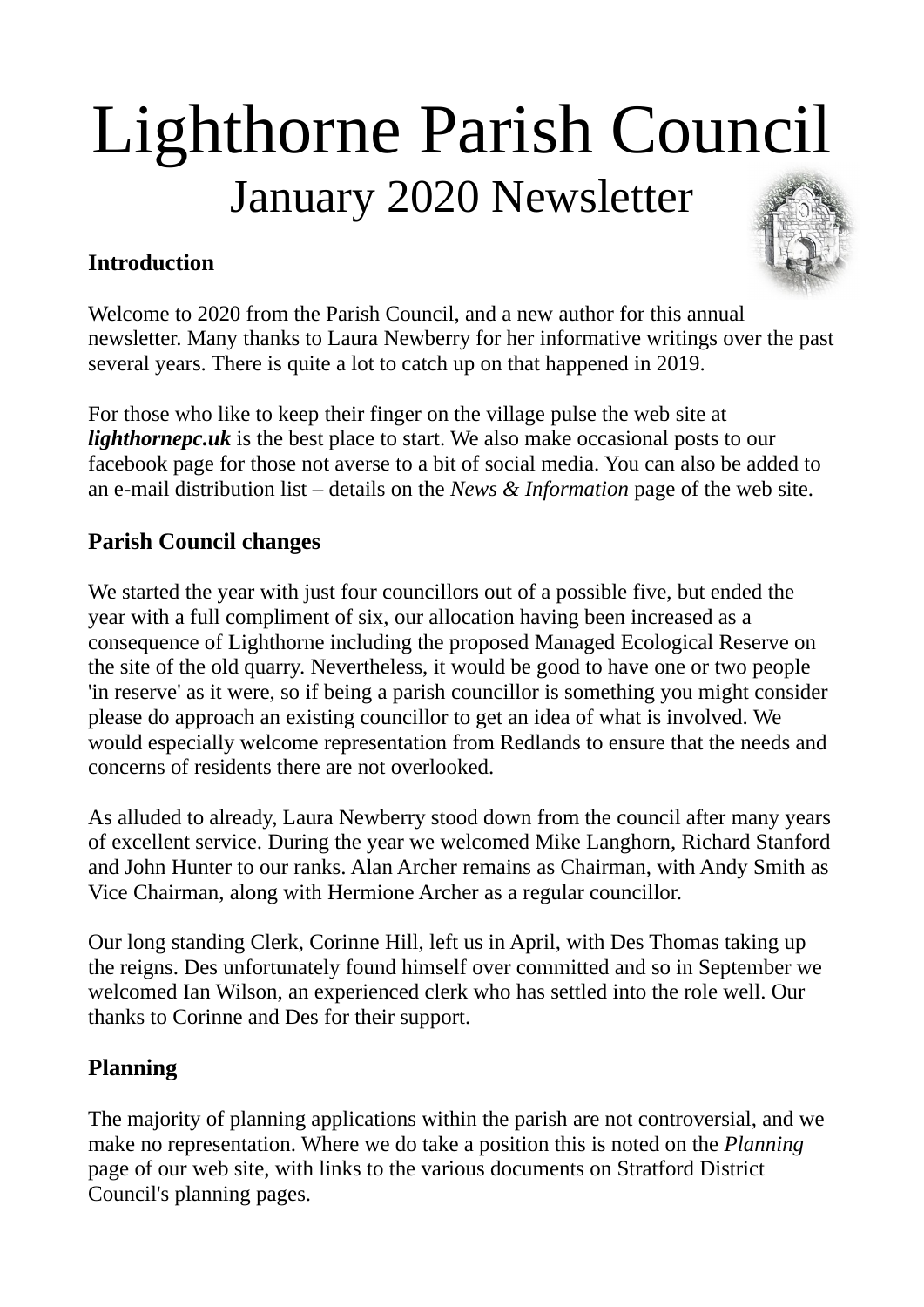GLH rumbles on, and we now start to see the development taking shape. An unwelcome notice of intent to close the road through the village was received in March giving a month's notice. This was to facilitate the laying in of a new gas main to serve GLH. Thanks to a concerted effort by the PC, supported by our District Councillor and our MP, along with helpful input from several villagers, this threat was seen off, with a far more sensible and less disruptive route used instead.

Home Farm continues to take up a disproportionate amount of our time, and some of us rue the day in 2015 that we succeeded in supporting the initial planning application for four houses. A subsequent eight applications have raised this to six houses, but I am glad to report that a seventh dwelling has been seen off, for now. An ancient hedgerow unlawfully removed by the developer will be replaced, albeit along a different path, with protection in place to ensure it is maintained as a hedgerow and not further disturbed. One must hope that this marks the end of the saga, and that the houses are occupied and settled during 2020 with no more applications to deal with.

## **Finances**

Thanks to the success of The Pavilion Café the council now has a regular rental income, as well as a great local facility to complement our wonderful pub. The initial significant outlay providing much needed improvement to the waste treatment will be more than offset by the rent over the term of the lease. The new treatment plant is now protected from accidental vehicle incursion by a smart set of barriers.

The rental income, coupled with expected Section 106 developer contributions likely to be forthcoming soon, has put the council on a relatively strong financial footing. In addition we receive income from The Allotment Association and from dog training that takes place on the sports field. This has enabled us to make a contribution to the Village Hall extension, and to increase our support for the outreach Post Office.

The council will continue to look for opportunities for prudent investment in the parish that maximises benefit to residents, whilst ensuring that our reserves remain sufficient to enable us to deal with unforeseen circumstances.

# **Safe path to the sports field**

Every cloud has a silver lining, and out of the scare over the gas main, contacts were made with representatives of the GLH developers that have opened the possibility of us creating a safe path from the village to the sports field. It isn't yet a done deal – formal agreement from the land owners still has to be obtained – but we do have agreement in principal. The site has been inspected, an optimal route identified, and initial estimated costings produced.

As soon as formal permission is in place we will work on submitting a planning application with a view to starting work as soon as planning permission is granted.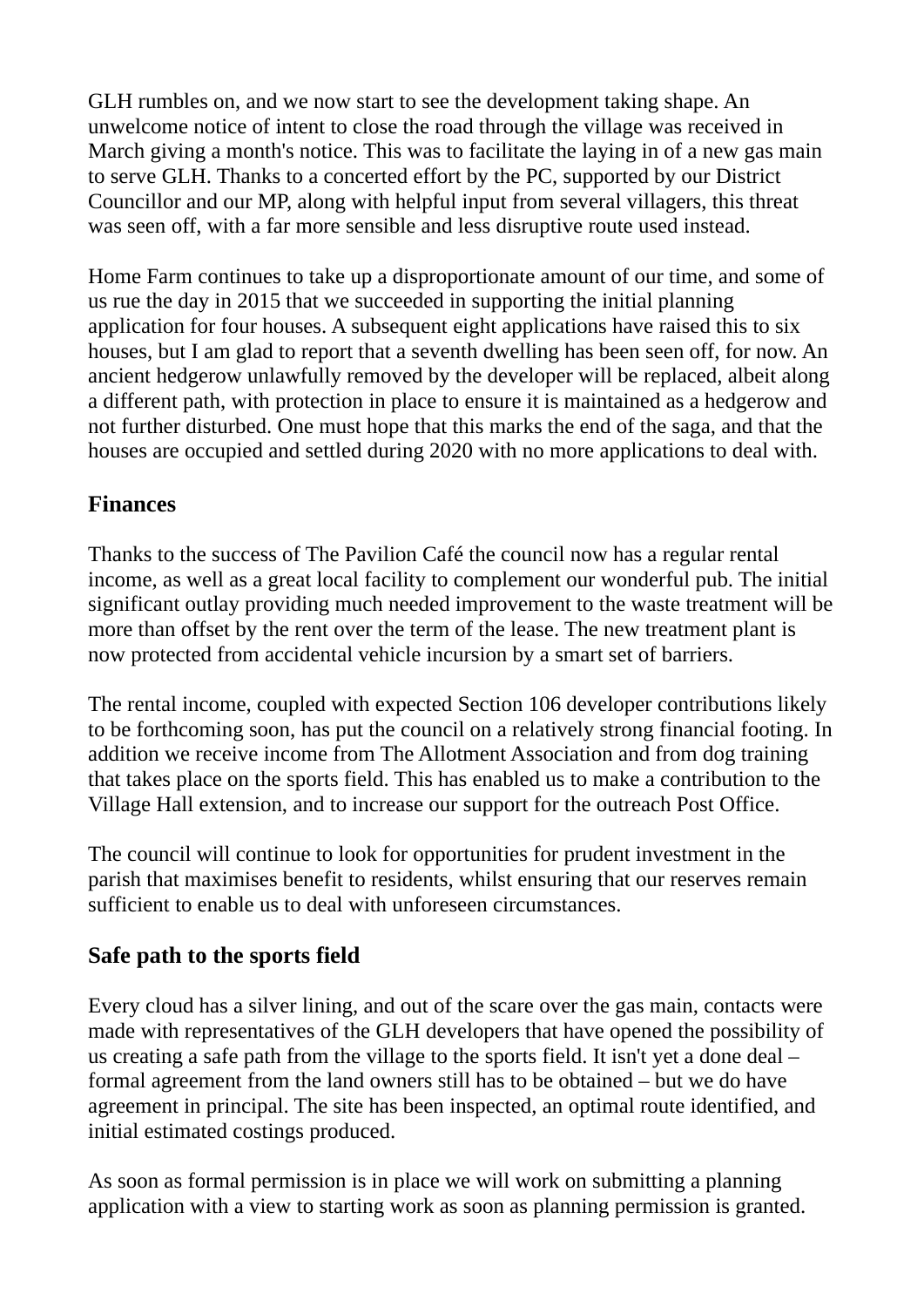Whilst external funding opportunities continue to be explored, the council is confident that we can afford a solution out of council reserves. Hopefully 2020 will see the end of people risking life and limb by walking up the Chesterton Road to get to the sports field.

You can help. Once the planning application is submitted details will be circulated, and the more comments SDC receive in support of the application the better. Once we begin work a volunteer work force will enable us to keep costs down and so produce a better solution for the same money.

## **Village Gateway**

County Councillor Williams has allocated part of his discretionary funding to pay for new 'gateway' features at both ends of the village where the 30mph limit begins. White fences, road markings, and clearer signs will be put in place, with the hope that this will encourage people to slow down as they enter the village. It has been noted that the 30mph limit on the Wellesbourne Road really needs to move to include the new built up area boundary. However, that is a more complex and expensive thing to arrange, so the council resolved to accept Cllr Williams' offer of funding for the gateway features in the current 30mph limit positions.

# **Playground**

Cllr Langhorn has undertaken to monitor the playground on a regular basis. As with local footpaths dog fouling is a health hazard, but particularly so where children play. This will continue to be monitored closely, and where repeat offenders can be identified action will be taken. Issues can also be reported to SDC at *[stratford.gov.uk/environment/dog-fouling.cfm](https://www.stratford.gov.uk/environment/dog-fouling.cfm)*

We continue to investigate the replacement of the slide, which has seen better days.

# **The Broadwell**

A splendid team effort saw the laurel bush behind The Broadwell tidied up, and plans are in place to repaint the railings this year, as well as keep weeds under control. The Broadwell provided a nice setting for our Christmas Tree, organised by Josette Tait and Sam Lloyd.

# **Oak Tree on The Green**

As many of you may have noticed the new oak tree planted on the green bordering Old School Lane did not flourish in 2019 and has died. After exploring several options the PC is delighted to confirm that Peter Reading has agreed to manage the planting of a replacement tree early in 2020. Our thanks to Peter.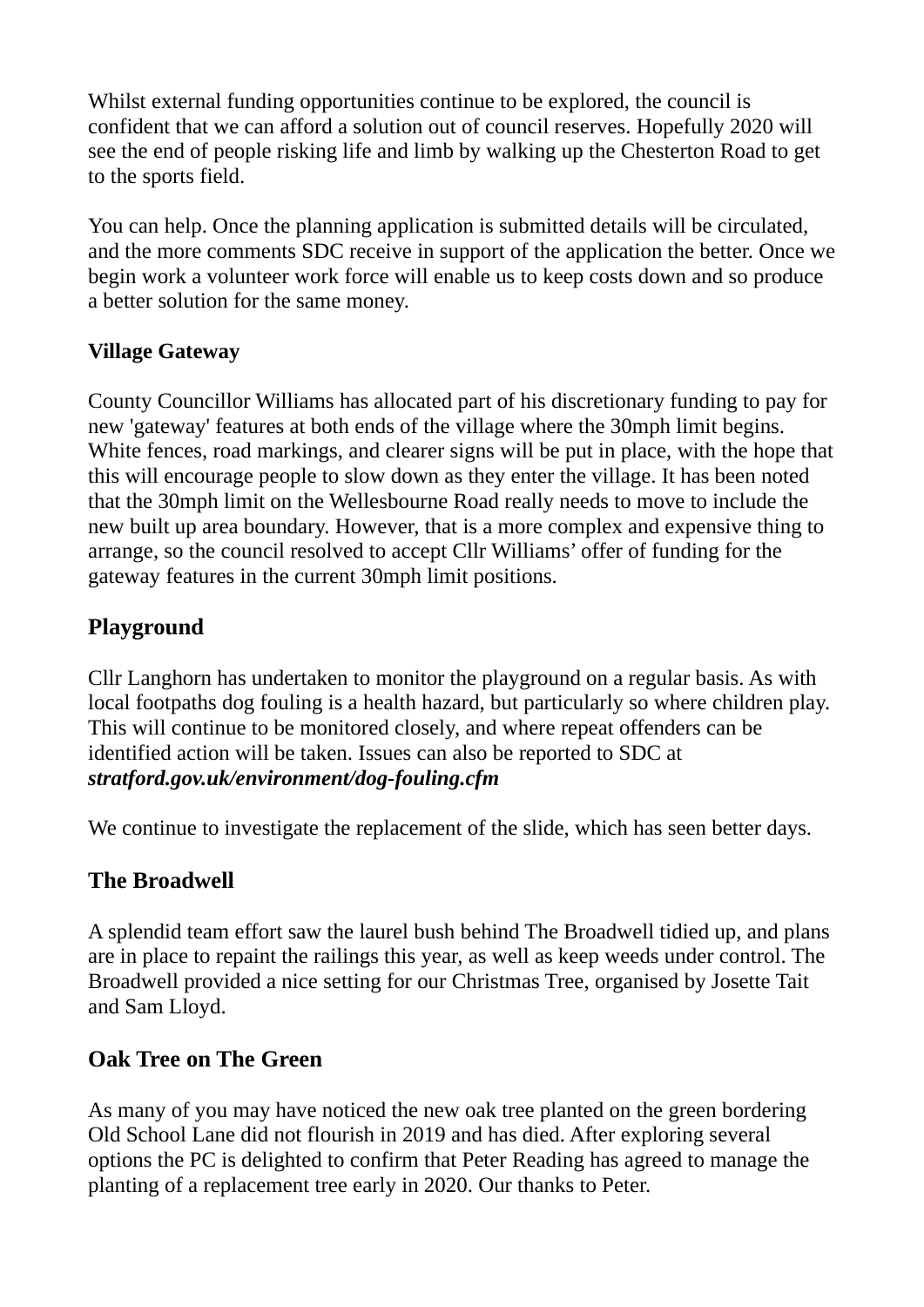## **Footpaths**

After some reports of footpath obstruction, enquiries yielded the information that County Council support is available for voluntary groups wishing to keep footpaths clear. Failing that it is a responsibility of the County Council and/or the land owner to keep public rights of way clear. This information is now available on the *Rights of Way* page of our web site, accessed by first going to the *News & Information* page.

## **Voluntary groups**

Lighthorne is fortunate indeed to have so many residents who contribute to the various voluntary groups: from Neighbourhood Watch, to Drama Group, to Film Club, to Lighthorne Ladies, to History Society, and less formal groups that gather to contribute to the community. Contact details for these groups are on the *Contacts* page of our web site, accessed by first going to the *News & Information* page. We also have a *Volunteering* page for those thinking of contributing.

## **Parking, speeding and general issues**

Parking in the village is a hardy perennial problem, with occasional functions at the Village Hall, or heavy seasonal trade at The Antelope, resulting in some thoughtless parking to the detriment of others. We ask that care is taken to avoid blocking vehicle or pedestrian access. If the car parks are full please park fully on the road and not half on the pavement. It is not possible for two cars to pass safely on Bishops Hill when vehicles are parked, but parking half on the pavement may tempt people to try, risking an accident. By parking fully on the road this temptation is reduced, and pedestrians are not impeded.

Members of the council attend community meetings with Jaguar Land Rover and Aston Martin Lagonda. The issues of parking and speeding will continue to be monitored, and raised with JLR & AML where appropriate.

The District and/or County Council are responsible for many of the issues that arise such as damage to verges, overhanging trees on public land, etc. Any such issue can be reported to the Parish Clerk for discussion at the next meeting. Our district and county representatives are usually present, and if appropriate will follow up on our behalf.

Excess water is an issue that can sometimes be bounced between Warwickshire County Council and Severn Trent. If in doubt water issues can be reported to Severn Trent at *[stwater.co.uk/in-my-area/report-a-problem/](https://www.stwater.co.uk/in-my-area/report-a-problem/).* Pot holes and other road damage can be reported to County Highways at

*[warwickshire.gov.uk/reporthighwayproblem](https://www.warwickshire.gov.uk/reporthighwayproblem)*. If you don't get a satisfactory response please send a copy of your enquiry and the response to the Parish Clerk.